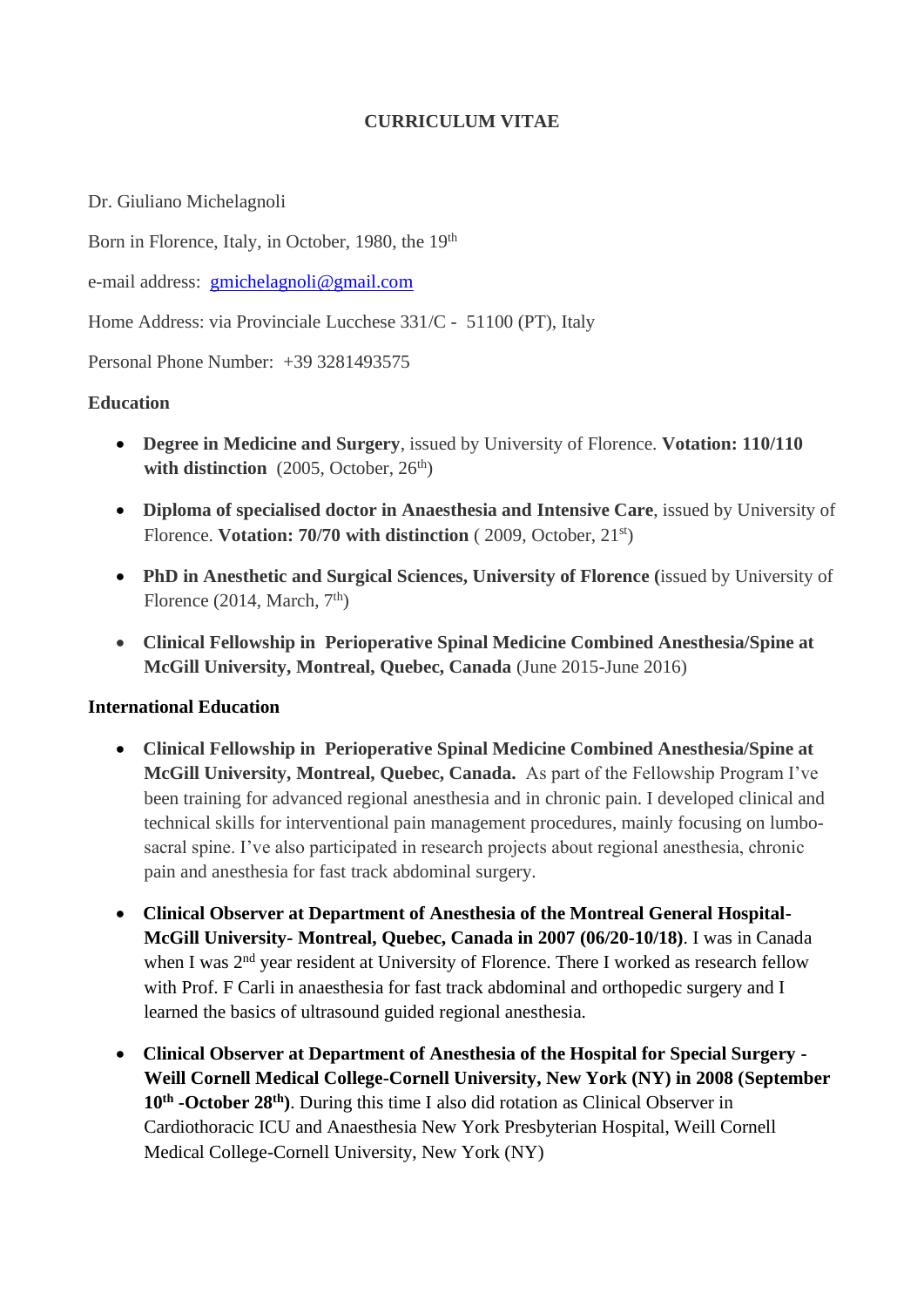# **Job Experience**

- **Chief of Anesthesia and intensive care Unit at Mugello Hospital, Borgo S. Lorenzo-Florence, Italy since April 2018, 16<sup>th</sup> to present.** At this moment I'm the chief of an Anaesthesia service and Intensive Care Unit with 6 ICU beds and 2 operating rooms, plus obstetric anesthesia service. We provide anesthesia for general, gynecological, orthopaedic and obstetric surgery and work as a multidisciplinary Intensive care with surgical, medical and emergency cases.
- **Helicopter Emergency Medical Service (HEMS) ,** since September 2021 I've started to work as emergency physician in the Tuscany Helicopter Emergency medical service doing rotations 2 times/month
- **Interventional Pain Management (Lumbo-sacral spine).** Since 2019, as consequence of the skills developed during my Fellowship at McGill University, I've started a cooperation with the chronic pain clinic of my Health Center, doing procedures for chronic low-back pain (transforaminal epidural, facet joints blocks, sacroiliac blocks, radiofrequency applied to Dorsal Root Ganglions and medial branches)
- **Staff Anaesthesia and Intensive Care since July, 22nd,2011 at Santo Stefano Hospital, Prato, Italy to April, 15<sup>th</sup>, 2018.** Staff Anaesthetist and Intensive care physician for the Anesthesia and Intensive Care Unit, doing rotation both in Intensive Care and Operating Theatre. As Anesthetist I administered anesthesia for elective and emergency surgery in General, ENT, Vascular, Pediatrics, Orthopedic, Gynecological, Urological and Thoracic surgery. I've also been working in obstetrics. As Intensive care physicians I took care of emergency cases (10 ICU beds, 10 high dependency beds) and got trained especially in fiberoptic techniques, tracheostomy, renal replacement therapy, ultrasound-guided procedures.
- **Staff Anaesthesia and Intensive Care since January, 20th, 2010, to July, 21st, 2011 at "Maggiore" Hospital, Bologna, Italy:** I worked as Staff Anesthetist for the Anesthesia and Intensive care Service of the Bologna City Trauma Center. I've rotated all the surgical specialties in the hospital, for both elective and emergency cases, including General, ENT, Vascular, Neuro, Paediatrics, Orthopedic, Urological and Thoracic Surgery. I also rotated in the in-hospital emergency team.
- **Emergency medicine Physician in the extra-hospital health Service of USL 11 Empoli (Tuscany, Italy):** I worked for 3 months (since November, 1<sup>st</sup> 2009, to January, 15<sup>th</sup>, 2010) as Staff Doctor team leader of Advanced Life Support team**.**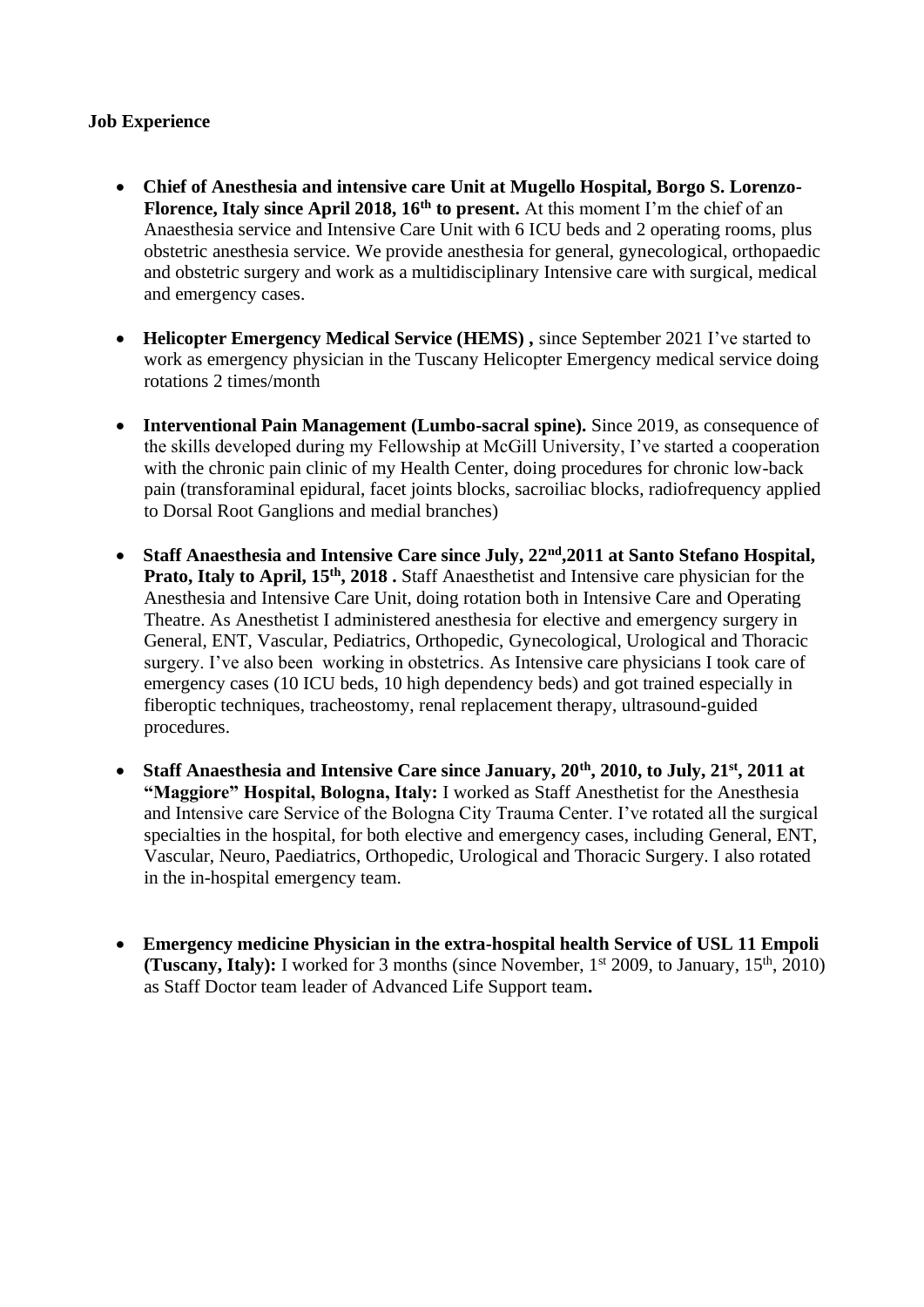# **Certificated Training in Regional Anaesthesia**

- **First Course in locoregional Anaesthesia: upper and lower limbs,** issued by Traumatologic and Orthopaedic Center of Careggi Teaching Hospital, University of Florence, Italy, December 19-20/2011
- **Hands-on Cadaver Cadaver Workshop: Extremity and Ultrasound Guided Blocks**, held during the 30<sup>th</sup> Annual Congress of the European Society of Regional Anesthesia, Dresden, Germany, September 7-10/2011
- **Hands-on Intensive Course in ultrasound guided regional anaesthesia and vascular accesses,** held at "Istituto Ortopedico Rizzoli", Bologna, Italy, May 16-17/2011
- **First Cadaver Workshop about Locoregional anaesthesia and analgesia**, issued by European Society of Regional Anesthesia (ESRA), held at School of Medicine of Barcelona, Department of Human Anatomy and Embriology, Barcelona, Spain, April 21-22/2008

# **Certificated training in Emergency Medicine**

- **Advanced Trauma Life Support (ATLS) certification**, issued by American College of Surgeons, in Empoli, Italy, 2021 April,  $24-26$ <sup>th</sup>
- **PreHospital Trauma Care (PHTC)**, issued by Italian Resuscitation Council in Bologna, Italy, 2018, November,  $9-10<sup>th</sup>$
- **Advanced Life Support (ALS),** issued by Italian and European Resuscitation Council in Florence, 2018, October, 24-25<sup>th</sup>
- **Paediatric Advanced Life Support (PALS)**, issued by Italian and European Resuscitation Council in Bologna, Italy, 2018, October, 11-12th
- **Advanced Life Support (ALS)** retraining certification, issued by Italian Resuscitation Council (27/9/2012)
- **Pediatric Advanced Life Support (PALS) certification**, issued by Italian Resuscitation Council (10-12/6/2009)
- **Advanced Trauma Life Support (ATLS) certification**, issued by American College of Surgeons (27-29/5/2009)
- **Newborn resuscitation course**, organized by University of Florence and Meyer Teaching Hospital, held in Florence on 2009, March, 16-17th
- **Pediatric Basic Life Support-defibrillation (PBLS-D) certification**, issued by Italian resuscitation Council, (2/20/2009)
- **Basic Life Support-Defibrillation (BLS-D) certification**, issued by Italian resuscitation Council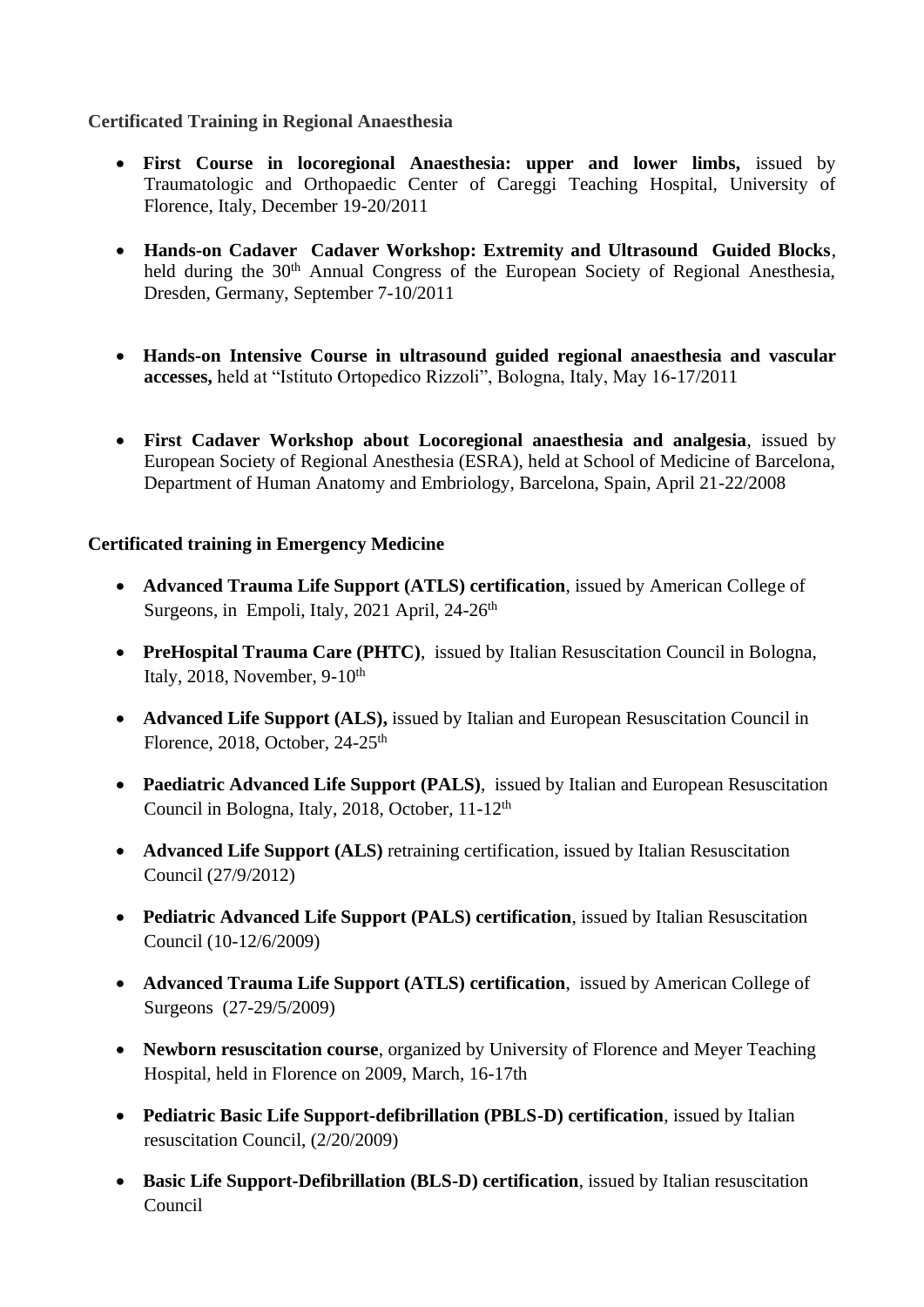- **Pre Hospital Trauma Life Support (PHTLS)** certification, issued by Italian resuscitation Council (30/1-1/2/2008)
- **Advanced Life Support (ALS) certification**, issued by Italian resuscitation Council (13- 15/2/2008)

## **Publications**

- First Author for the Chapter 48<sup>th</sup> "Temperature Control in Anesthesia and Intensive care", for the Italian handbook of Anesthesia: "Anestesia, Rianimazione, Terapia Intensiva, Dolore – ARTID", edizioni Idelson Gnocchi (2020)
- **First Author** for the chapter 2 "Multimodal simple analgesia" in the textbook "Analgesia" for Major abdominal Surgery", edited by A Krige and MJP Scott, for Springer (2018)
- **Second Author** for the chapter "Ketamine use and opioid-tolerant cancer patient" in the textbook Pain Management: A Problem-Based Learning Approach, edited by M Anitescu for OxfordUniversity Press (2018)
- Julian Aliste, Prangmalee Leurcharusmee, Phatthanaphol Engsusophon, Aida Gordon, **Giuliano Michelagnoli**, Chonticha Sriparkdee, Worakamol Tiyaprasertkul, Dana Q. Tran, Tom C. R. V. Van Zundert, Roderick J. Finlayson, De Q. H. Tran *A randomized comparison between intravenous and perineural dexamethasone for ultrasound-guided axillary block* Can J Anesth/J Can Anesth (2017) 64:29–36
- G Consales, L Zamidei, **G Michelagnoli**Partial extracorporeal lung support in acute respiratory distress syndrome: preliminary experience in a second level hospital, [Intensive](http://link.springer.com/journal/134)  [Care Medicine](http://link.springer.com/journal/134) May 2016, Volume 42, [Issue](http://link.springer.com/journal/134/42/5/page/1) 5, pp 944-945
- G Consales, **G Michelagnoli**, L Zamidei, D Bettocchi Safety and efficacy of laryngeal mask airways during tracheostomy Anaesthesia 2015, 70, 229–239
- G Consales, L Zamidei, **G Michelagnoli** Education and training for moral and ethical decision-making at the end of life in critical care  *Trends in Anaesthesia and Critical Care 4 (2014) 165-208*
- **G Michelagnoli**, L Zamidei, G Consales "Organ failure and central nervous system", *Trends in Anaesthesia and Critical Care 3 (2013) 116-121*
- **G Michelagnoli**, G Consales, P Morino, AR De Gaudio "Entropy: a unusual methodology? Our reply" *Minerva Anestesiologica* 2011,77 (3): 383 (letter to the editor)
- La Grua M, **Michelagnoli G** "Rare adverse effect of spinal cord stimulation: micturition inhibition" *Clinical Journal of Pain* (2010); 26(5):433-434
- Zamidei L, Bandini M, **Michelagnoli G**, Campostrini R, Consales G" Propriospinal myoclonus following intrathecal bupivacaine in hip surgery: a case report", *Minerva Anestesiologica* (2010);76(4):290-293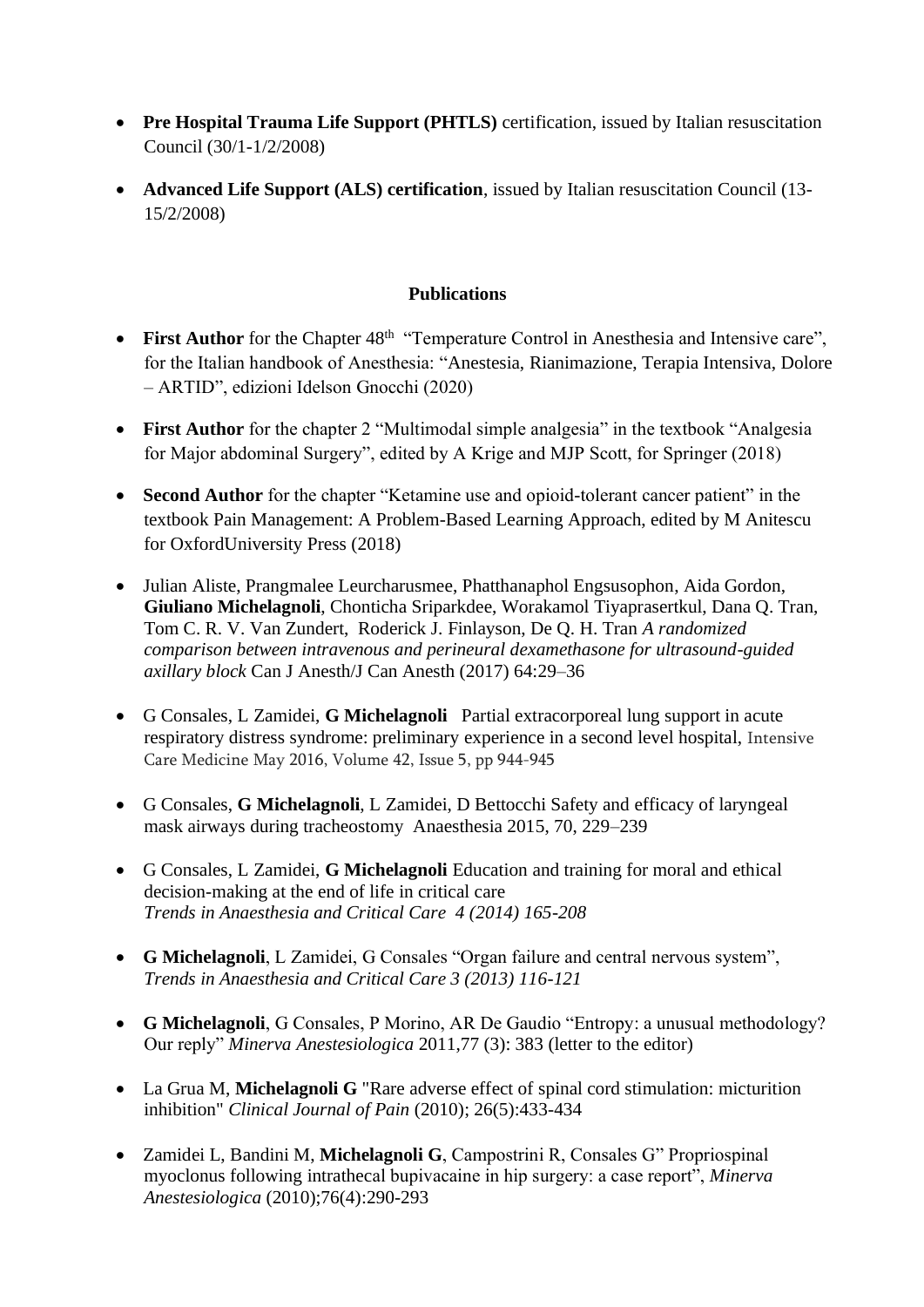- **Michelagnoli G**, Consales G, Morino P, De Gaudio AR "Entropy: an unusual method to titrate the administration of palliative sedation", (letter to the editor)  *Minerva Anestesiologica* (2010);76(7):561-2
- Lauwick S, Kim DJ, **Michelagnoli G**, Mistraletti G, Feldman L, Fried G, Carli F "Intraoperative infusion of lidocaine reduces postoperative fentanyl requirements in patients undergoing laparoscopic cholecystectomy" *Canadian Journal of Anesthesia* (2008); 55:754-760
- Consales G, Campiglia L, **Michelagnoli G**, Gallerani E, Rinaldi S, Del Pace S, De Gaudio AR "Acute left ventricular dysfunction due to Tako-tsubo syndrome after induction of general anaesthesia", *Minerva Anestesiologica* (2007);73,12,655-658
- Olivo G, Consales G, **Michelagnoli G** "Sepsis associated cardiomyopathy", C*urrent anaesthesia & Critical Care* (2006) 17, 349-358

# *Abstracts and Oral Communications*

- Daniel Chora De LA Garza, J Francisco Asenjo, Rashami Awassthi, Pablo Ingelmo, **Giuliano Michelagnoli**, Francesco Carli Preoperative Pulse and Thermal Radiofrequency facilitates prehabilitation and rehabilitation of a patient scheduled for total knee arthroplasty. A case report, presented at the 14th Annual ASRA Pain Medicine Meeting, Held in Miami, Florida, USA, in November 2015, 19th-21st
- Meeting Tirreno-Adriatico di Proctologia, 27/10/2017, Oral presentation (Chirurgia proctologica ambualtoriale: Opportunità o banalizzazione. Il punt di vista dell'anestesista
- L. Zamidei, **G. Michelagnoli**, G. Consales Ultrasonographic confirmation of the correct positioning of EAdi catheter (Poster SMART 2016)
- Oral communication **SIMPAR 2016 - Study in** Multidisciplinary PAin Research, held in Rome 7-9/4/2016, Section YAP-Young Against Pain, "Functional outcome and postoperative analgesia following total knee arthroplasty: a prospective, randomized, double blind comparison between continuous adductor canal block and pulsed radiofrequency of saphenous and genicular nerves of the knee"
- L. Zamidei, **G. Michelagnoli** G. Consales, M. Maritato, G. Benelli (Poster SMART 2016)*necrotizing fasciitis: early multimodal support can improve survival,*
- Oral communication at Meeting ERAS ACOI (23 Maggio 2017): Il protocollo ERAS: gli argomenti fondamentali p erl 'anestesista
- L. Zamidei, G. Michelagnoli, G. Consales Ultrasonographic confirmation of the correct positioning of EAdi catheter (Poster SMART 2016)
- necrotizing fasciitis: early multimodal support can improve survival L. Zamidei, G. Michelagnoli, G. Consales, M. Maritato, G. Benelli (Poster SMART 2016)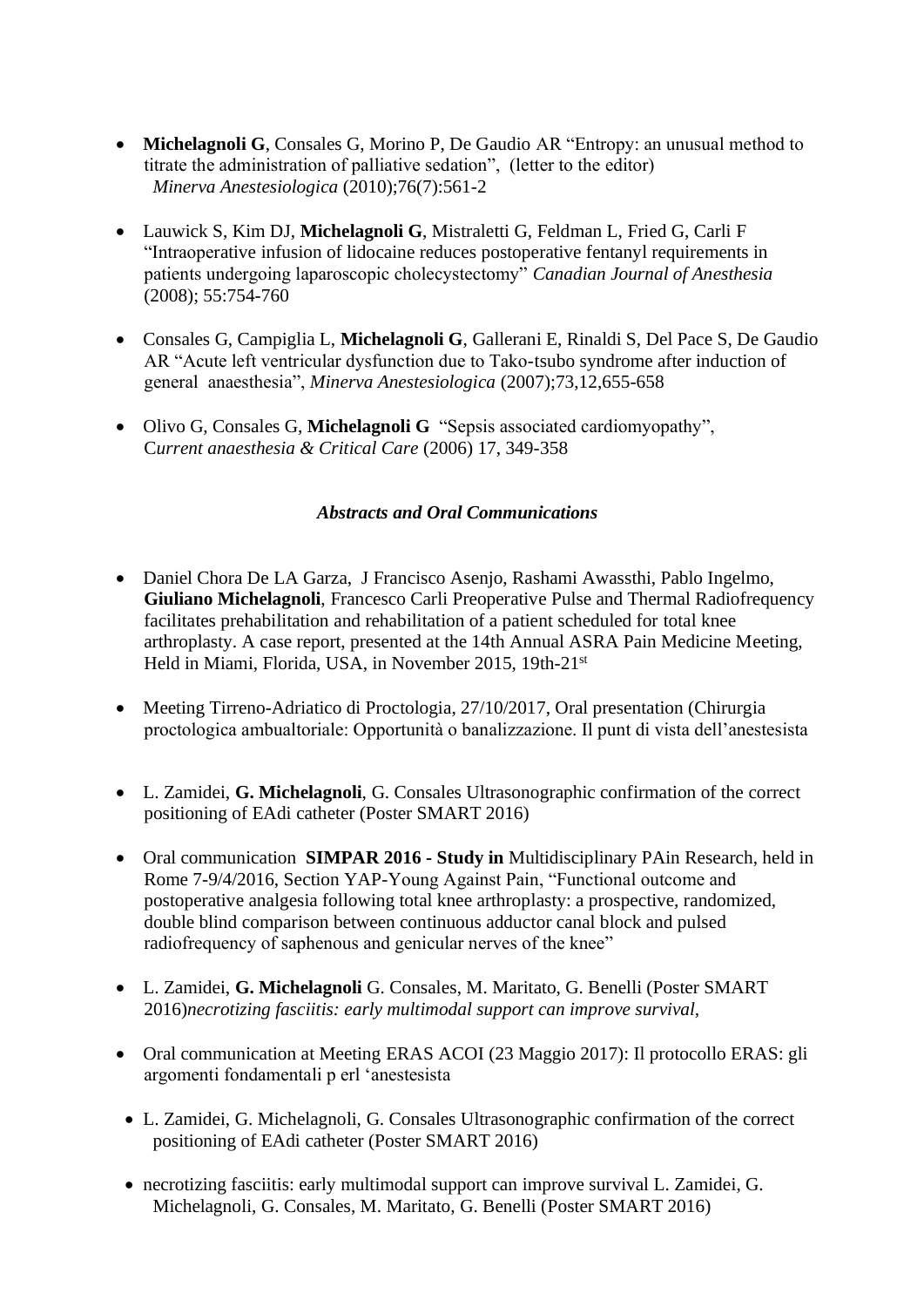- G. Michelagnoli, L. Zamidei, D. Bettocchi, G.Consales *Dexmedetomidine for procedural sedation in ICU,* presented at SMART 2015, held in Milan, May 2015, 27th-29th (Oral communication)
- Zamidei L, Michelagnoli G, Santosuosso S, Consales G. Sugammadex reversal after unsuccessful decurarization with neostigmine, presented at SMART 2014, held in Milan, May 2014 28th-30th (Poster)
- Early re-administration of rocuronium after sugammadex reversal of neuromuscular block Zamidei L, Michelagnoli G, Santosuosso S, Tonelli R, Consales G. presented at SMART 2014, held in Milan, May 2014 28th-30th (Poster)
- G. Michelagnoli "Beta Blockers in the perioperative period: ENT surgery", presented at the 26th conference of the Italian Society of Intensive care (SITI), held in Florence, November  $2013 \; 14^{\text{th}}$  -16<sup>th</sup>, (oral communication)
- G. Michelagnoli " Cardiac arrest during Cesarean Section in a patient with Arnold-Chiari Syndrome Type 1-a case report" presented at the 26<sup>th</sup> conference of the Italian Society of Intensive care (SITI), held in Florence, November 2013 14<sup>th</sup> -16<sup>th</sup> (oral communication)
- G Michelagnoli "Clinical experience during laparoscopy for general surgery", presented at the "Course on Anesthetic management for laparoscopic surgery", held in Florence, October 2013, 25<sup>th</sup>, organized by University of Florence and Careggi Teaching hospital ( oral communication)
- G. Michelagnoli, S.Santosuosso, L. Zamidei, E. Gramigni, L. Campiglia, G. Consales "Introduction of a novel protocol for mild therapeutic hypothermia in a second level hospital: 1 year experience", presented at the 67<sup>th</sup> congress of Italian Society of Anaesthesia and Intensive Care (SIAARTI), held in Rome, October 2013, 16<sup>th</sup>-19<sup>th</sup> (Minerva Anestesiologica 2013, Vol 79, 10, suppl. 1) (oral communication)
- L. Zamidei, S. Becarelli, F. Blascone, G. Michelagnoli, D. Bettocchi, G. Consales A. Guidi, "Invasive non albicans Candidiasis in ICU "presented at the 67<sup>th</sup> congress of Italian Society of Anaesthesia and Intensive Care (SIAARTI), held in Rome, October 2013, 16<sup>th</sup>-19<sup>th</sup> (Minerva Anestesiologica 2013, Vol 79, 10, suppl. 1) (oral communication)
- Michelagnoli G, Zamidei L, Gramigni E, Campiglia L, Bartolini V, Cenni L, Consales G "Sonographic optic nerve diameter measurement as an estimate of intracranial pressure in patients undergoing laparoscopic abdominal surgery in steep Trendelenburg position", presented at SMART 2013 held in Milano, May 2013, 8-10<sup>th</sup> (oral communication)
- $\mathbf{u}$  . Zamidei L, Bartolini V, Michelagnoli G, Tonelli R, Consales G. "Role of the TAP block for managing pain after cesarean section" presented at SMART 2013 held in Milano, May 2013, 8-10<sup>th</sup> (oral communication)
- Consales G, Zamidei L, Campiglia L, Michelagnoli G, Bettocchi D, Di Lascio G, De Gaudio RA. "Novalung Ila Active® assisted respiratory support in a patient with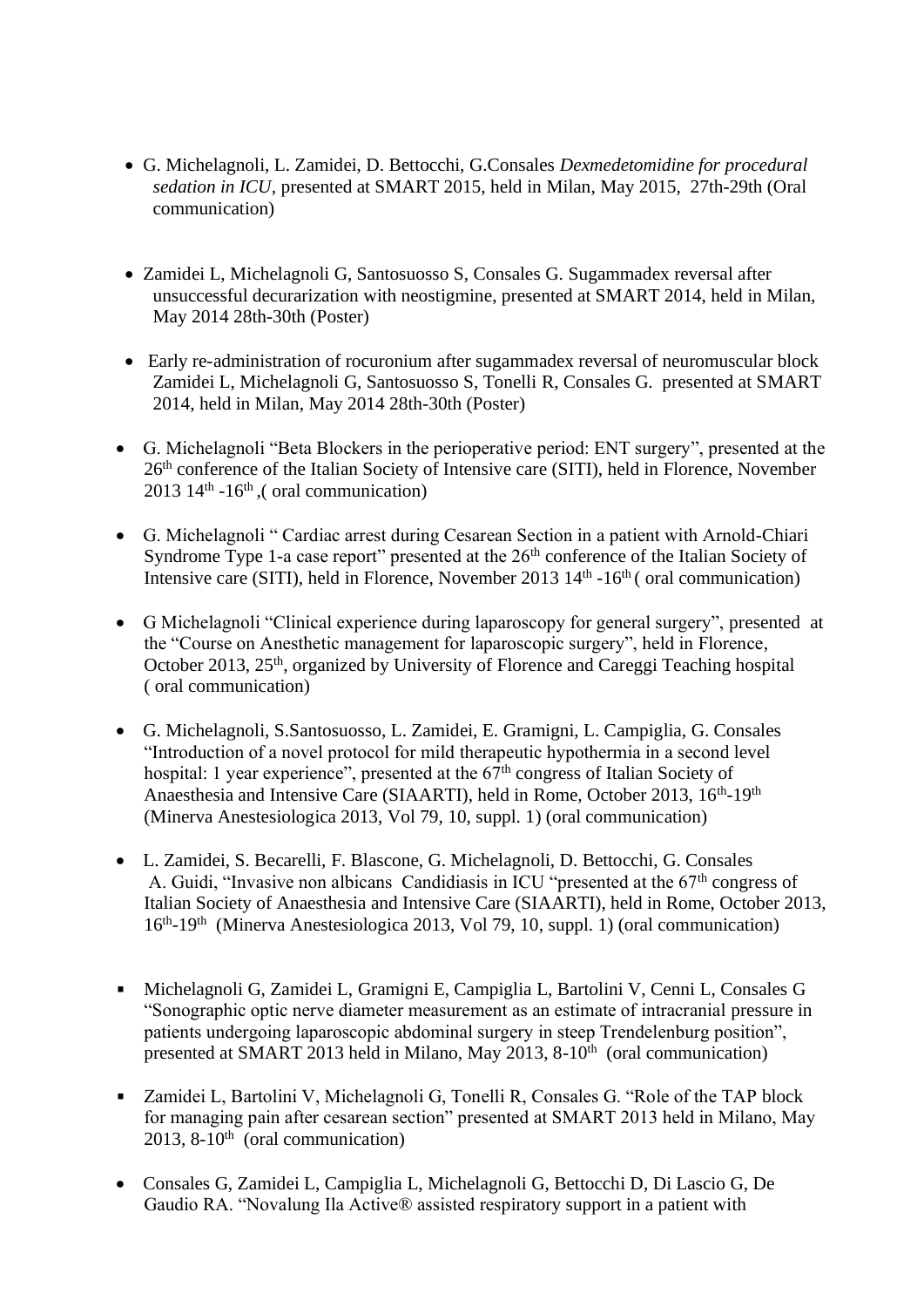pulmonary infiltrates and hepatic abscess" presented at SMART 2013 held in Milano, May  $2013$ ,  $8-10^{th}$  (oral communication)

- G. Michelagnoli , L. Zamidei, D. Bettocchi, G. Consales Improving the safety of LMAassisted tracheostomy, prsented at SMART 2015 held in Milan, May 2015, 27th-29th
- Campiglia L, Gramigni E, Michelagnoli G, Zamidei L, Bagatti S, Pratesi A, Consales G **"**Does sonographic measure of the optic nerve sheath diameter correlate with clinical state in massive ischemic stroke? A case repor"t. Presented at SMART 2013 held in Milano, May 2013,  $8-10^{th}$  (poster)
- L. Zamidei, M. Murtigni, L. Campiglia, G. Michelagnoli**,** G. Consales, A.R. De Gaudio High Cut-off membrane (SEPTEX®, GAMBROTM) ameliorates outcome in sepsis, (poster) presented at the 66th congress of the Italian Society of Anesthesia and Intensive Care (SIAARTI), held in Napoli, October, 24-27<sup>th</sup>, 2012
- L. Zamidei, G. Michelagnoli, D. Bettocchi, P. Botti, N. Cini, F. Luceri, M. Sili, G. Mannaioni, G. Consales "High Cut-off membrane (SEPTEX®, GAMBROTM) enhances hemofiltration of blufomedil in acute intoxication (poster) presented at the 66<sup>th</sup> congress of the Italian Society of Anesthesia and Intensive Care (SIAARTI), held in Napoli, October, 24-27th, 2012
- L. Zamidei, G. Michelagnoli, M. Murtigni, G. Consales "Sugammadex reversal of deep neuromuscular blockade in myotonic dystrophy" (poster) presented at the 66<sup>th</sup> congress of the Italian Society of Anesthesia and Intensive Care (SIAARTI), held in Napoli, October, 24-27th, 2012
- G. Michelagnoli, S. Santosuosso, L. Zamidei, P. Ricci, G. Consales "The thin line between risks and benefits of regional anaesthesia: US\_assisted lumbar plexus block combined to US Sciatic nerve block for proximal femoral fracture. A Case report" (poster) presented at the 66th congress of the Italian Society of Anesthesia and Intensive Care (SIAARTI), held in Napoli, October, 24-27<sup>th</sup>, 2012
- G. Michelagnoli, L. Zamidei, S. Becarelli, V. Silvestri, G. Consales "Post partum preeclampsia: a rare complication" (poster) presented at the 66<sup>th</sup> congress of the Italian Society of Anesthesia and Intensive Care (SIAARTI), held in Napoli, October, 24-27<sup>th</sup>, 2012
- G. Michelagnoli, L. Zamidei, V. Bartolini, G. Consales " Transversus abdominal plane (TAP) block in ICU: a recue solution for pain control in major abdominal procedures" (poster) presented at the 66th congress of the Italian Society of Anesthesia and Intensive Care (SIAARTI), held in Napoli, October, 24-27<sup>th</sup>, 2012
- L. Zamidei, D. Bettocchi, G. Michelagnoli, R. Deodati, G. Consales Acute tongue engorgement associated with emergency use of laryngeal tube (poster) presented at the 66th congress of the Italian Society of Anesthesia and Intensive Care (SIAARTI), held in Napoli, October,  $24-27<sup>th</sup>$ ,  $2012$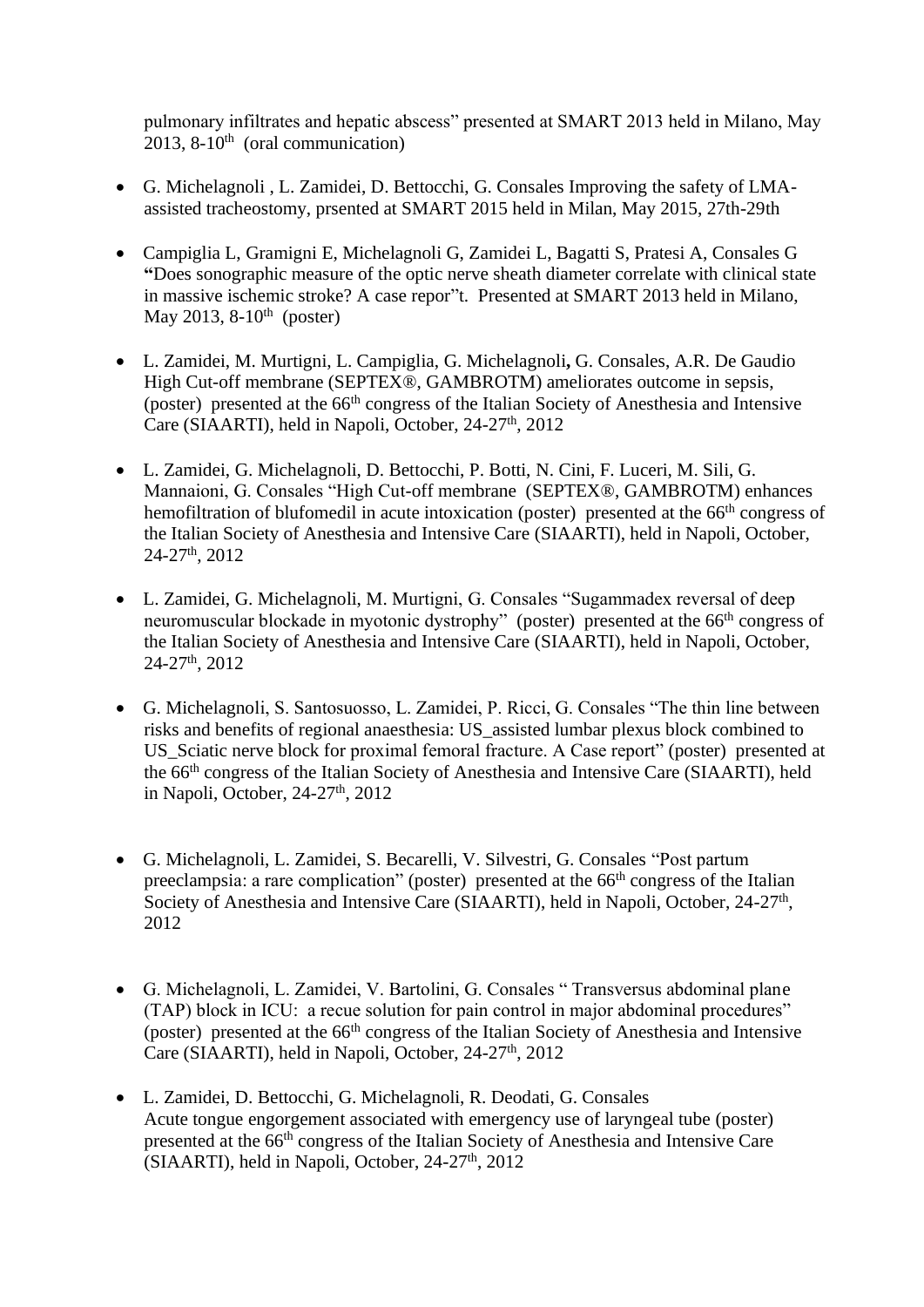- Michelagnoli G, Giuntoli L, Cilloni N, Giovannitti A, Cerchiari E "Ultrasound Guided Regional Anesthesia: a comparison bewtween different phantoms", presented at 30th Congress of European Society of Regional Anesthesia, Dresden, Germany, 7-10/9/2011 (oral communication)
- Guido C, Campiglia L, Borracci T, Gallerani E, Consales G, Michelagnoli G, De Gaudio AR "Cardiac risk stratification in obese patients: the role of Holter ECG and Blood pressure Holter", presented at *PGA 62 Postgraduate Assembly in Anesthesiology New York 12-16/12/2008* (poster)
- Michelagnoli G, La Grua M, Del Chiaro P, Tommasini L "Urinary retention as rare  $\mathbf{u}$  . collateral effect of neurostimulation" presented at XVIII° CONGRESSO NAZIONALE S.I.C.D. *Società Italiana Clinici del Dolore* , Florence, 19-21/11/2009
- $\mathbf{r}$ Michelagnoli G, Ottaviano A, Fanfani F, Luzzio MG, Bettocchi D, Consales G, De Gaudio AR. "Legionellosis in a patient with glucose 6 phosphate dehydrogenase deficiency: efficacy and safety of Tygeciclin". Presented al 63° Congresso SIAARTI Florence 2009, published on Minerva Anestesiologica Vol. 75, Suppl.2 to No. 7-8, pag. 119
- Michelagnoli G, Mori E, De Luca D, De Gaudio AR "Emergency rescue service in  $\blacksquare$ Tuscany for Great Public Works: the role of Anesthesia Residents" Presented at 63° Congresso SIAARTI Florence 2009, and published on Minerva Anestesiologica Vol. 75, Suppl.2 to No. 7-8, pag. 117
- $\mathbf{u}$  . Ottaviano A, Michelagnoli G, Campostrini R, Luzzio MG, Bettocchi D, Faucci P, Consales G. "Refractory status epilepticus: an alternative therapeutic option", presented at 63° Congresso SIAARTI Florence 2009, and published on Minerva Anestesiologica Vol. 75, Suppl.2 to No. 7-8, pag.167
- Zamidei L, Durval A, Michelagnoli G, Ottaviano A, Bandini M, Campostrini R, Consales  $\mathbf{u}$ G. "Transient spinal myoclonus following intrathecal bupivacaine in hip surgery", presented atl 63° Congresso SIAARTI Florence 2009, and published on Minerva Anestesiologica Vol. 75, Suppl.2 to No. 7-8, pag.108
- Consales G, Michelagnoli G, Rinaldi S, De Gaudio AR, "Safety and efficacy of propofol  $\blacksquare$ sedation for ambulatory pancolonoscopy", presented at 59° Congresso Nazionale SIAARTI Bari 2005, and published on *Minerva Anestesiologica* (2005), Vol. 71, Suppl. 2, to No 10, pp.63

# **Teaching experience:**

• ATLS Instructor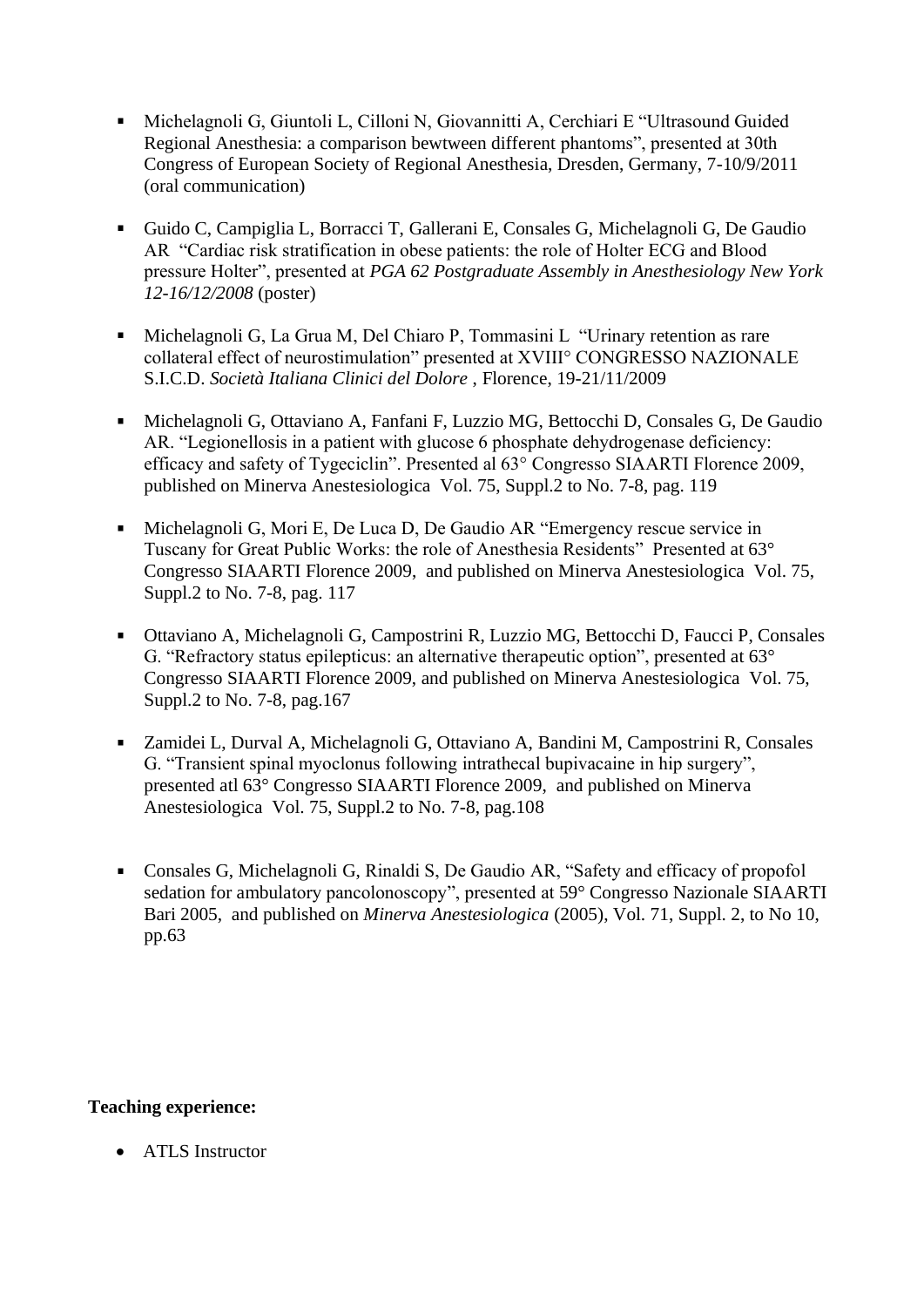- Teacher in many courses internal to the hospitals where I've worked. Main topics: Postcardiac arrest syndrome, ultrasound-guided procedures in anesthesia and intensive care, regional anesthetic blocks, difficult airways, perioperative medicine, pain medicine.
- Teacher for the Italian Society of Anesthesia and Intensive Care (SIAARTI): Perioeprative management of the elderly patients with femoral neck fracture – Florence, 2018, September
- Teacher in the course of Anaesthesia and Intensive Care Medicine for the Nursing Sciences Laurea,  $2<sup>nd</sup>$  and  $3<sup>rd</sup>$  year (16 hours of lessons) for the Academic Year 2013, organized by University of Florence
- Teacher in the course for Ultrasound vascular access, held in Bologna, "Maggiore" Hospital in May 2011, organized by Education unit of Bologna Health Agency, "Maggiore" Hospital
- Teacher in the course of Basic Ultrasounds, organized by the Emergency Unit of "Maggiore" Hospital in Bologna for "Medicines Sans Frontieres", held in Bologna in 2012, May,  $16<sup>th</sup>$

### **Other personal informations:**

I'm married, since June 2010, with my wife Alessandra, who is an Internal Medicine doctor working in my previous hospital (where I used to work before becoming chief of Anesthesia). We have two kids, Niccolò and Pietro, who are, respectively, 9 and 5 years old.

In September 1999, when I was 19 years old, I got the degree in Music at the "L. Boccherini" Musical Institute of Lucca, Italy.

I enjoy in playing piano, trombone, guitar and blues-harp. I used to be member of the speleology team of my town and in 2008-2009 I was member of the difficult environment medical team (especially canyons and caves).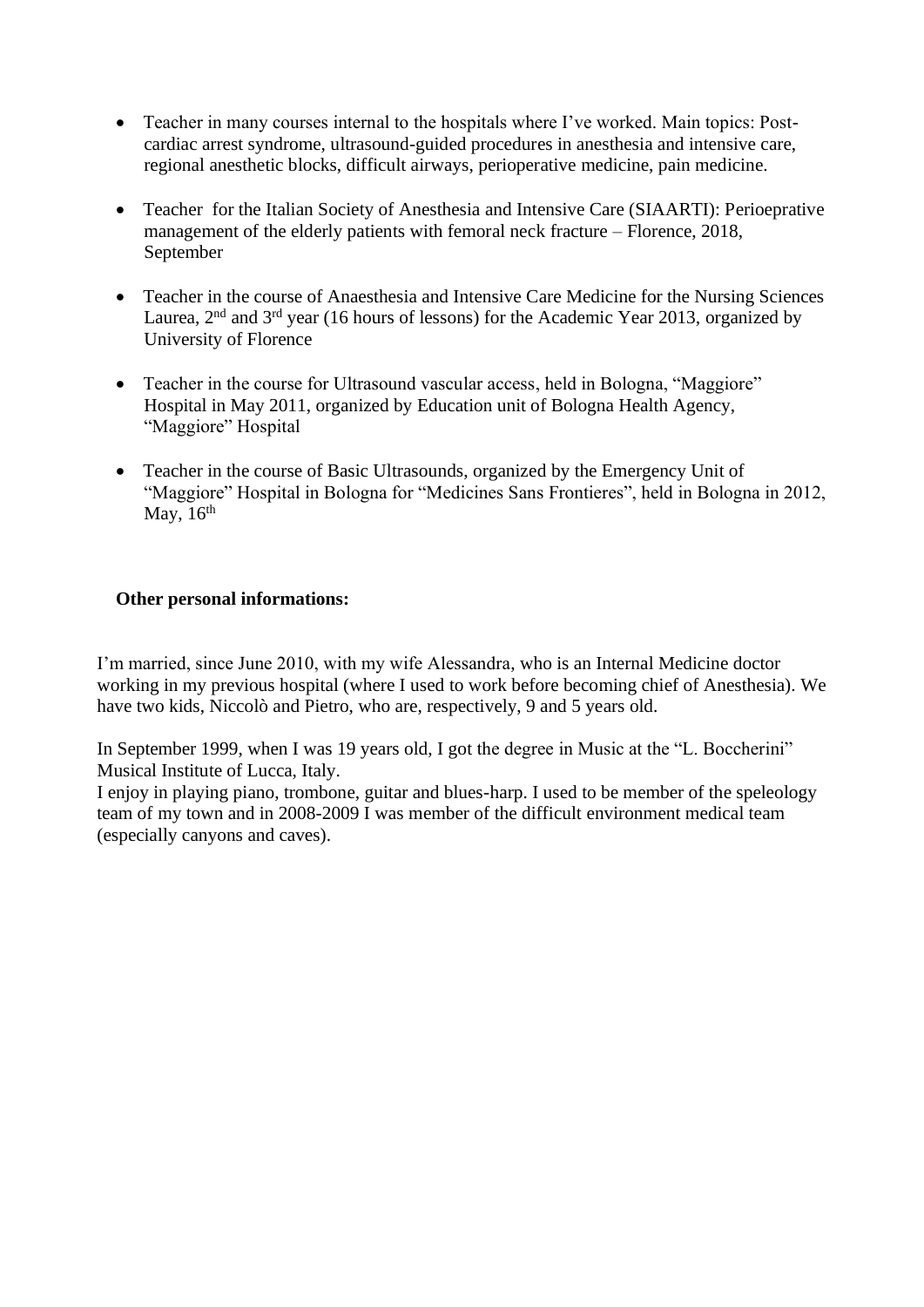# REPVBBLICA ITALIANA IN NOME DELLA LEGGE

# **NOI**

# PROF. AVGVSTO MARINELLI RETTORE DELL'VNIVERSITA' DEGLI STVDI DI FIRENZE

#### VEDVTI GLI ATTESTATI DEGLI STVDI COMPIVTI DA

GIVLIANO MICHELAGNOLI NATO A FIRENZE IL 19 OTTOBRE 1980

VEDVTO L'ESITO DELL'ESAME FINALE SVPERATO IL 26 OTTOBRE 2005 CON IL MASSIMO DEI VOTI E LODE

### GLI CONFERIAMO LA LAVREA SPECIALISTICA IN

# MEDICINA E CHIRVRGIA

APPARTENENTE ALLA CLASSE 46/S DEL D.M. 28 NOVEMBRE 2000

IL PRESENTE DIPLOMA E' RILASCIATO A TVTTI GLI EFFETTI DI LEGGE DATO A FIRENZE IL 16 GENNAIO 2006

IL RETTORE

IL DIRETTORE AMMINISTRATIVO

IL PRESIDE DI FACOLTA'

Zielles



N.028153

BOLLO ASSOLTO IN MANIERA VIRTVALE AVTORIZZAZIONE N1000079 DEL 1811/1999 DIREZ. REG. ENTRATE FIRENZE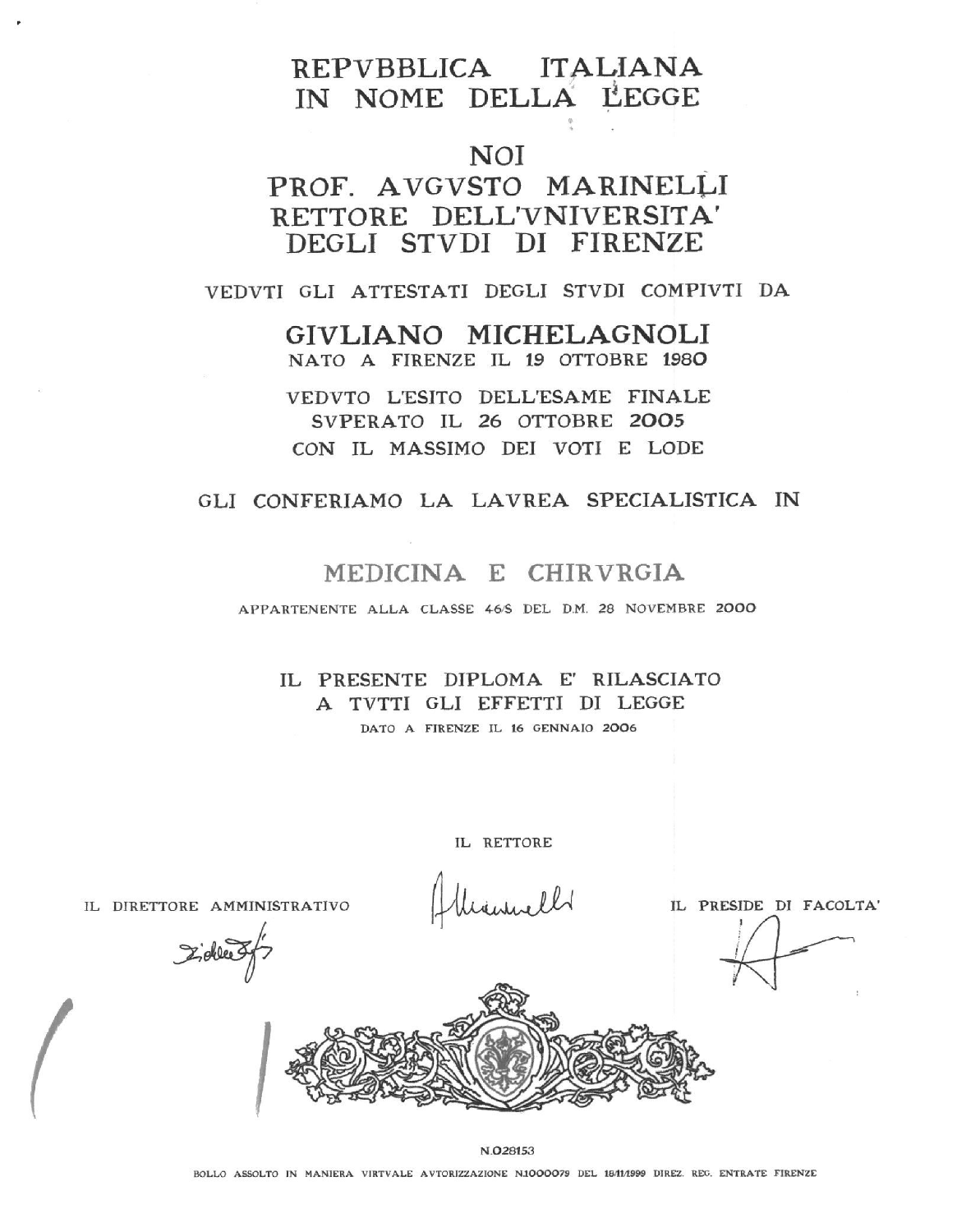

A Global Education Company

Berlitz Language Centers s.r.l. Via Larga, 8 20122 Milano Tel. +39 02 86 900 31 ì Fax +39 02 809 395

# THE ITALIAN REPUBLIC

### IN THE NAME OF THE LAW Ī

Professor AUGUSTO MARINELLI

RECTOR OF THE UNIVERSITY

OF FIRENZE

Having seen certificates of studies completed by

### GIULIANO MICHELAGNOLI

born in Firenze on OCTOBER 19<sup>th</sup> 1980 Having seen the result of the final examination passed on October 26<sup>th</sup> 2005 with first class hounours

Confer him the Specialist Degree in

#### MEDICINE AND SURGERY

of class n.46/S of M.D. dated November 28<sup>th</sup> 2000

This diploma is issued to all intents and purposes of law Presented in Firenze on January 16<sup>th</sup> 2006

#### The Rector

Illegible signature

Chief Administrator Illegible signature

Head of Faculty illegible signature

N.028153

Duty released virtually - authorisation n.1000079 dated 18/11/1999 RegionalOffice of Revenue Firenze

Sede Legale: via Tuscolana 713 - 00174 Rome BERLITZ LANGUAGE ORNTERS SRI<br>Cap. Soc. Euro 10.400 int. vers. - Iscr. Trib. di Roma N. 11334/85 - C.C.I.A.A. 603387 - P.IVA no. 01727721001 - Cod. Fisc. 07237416534